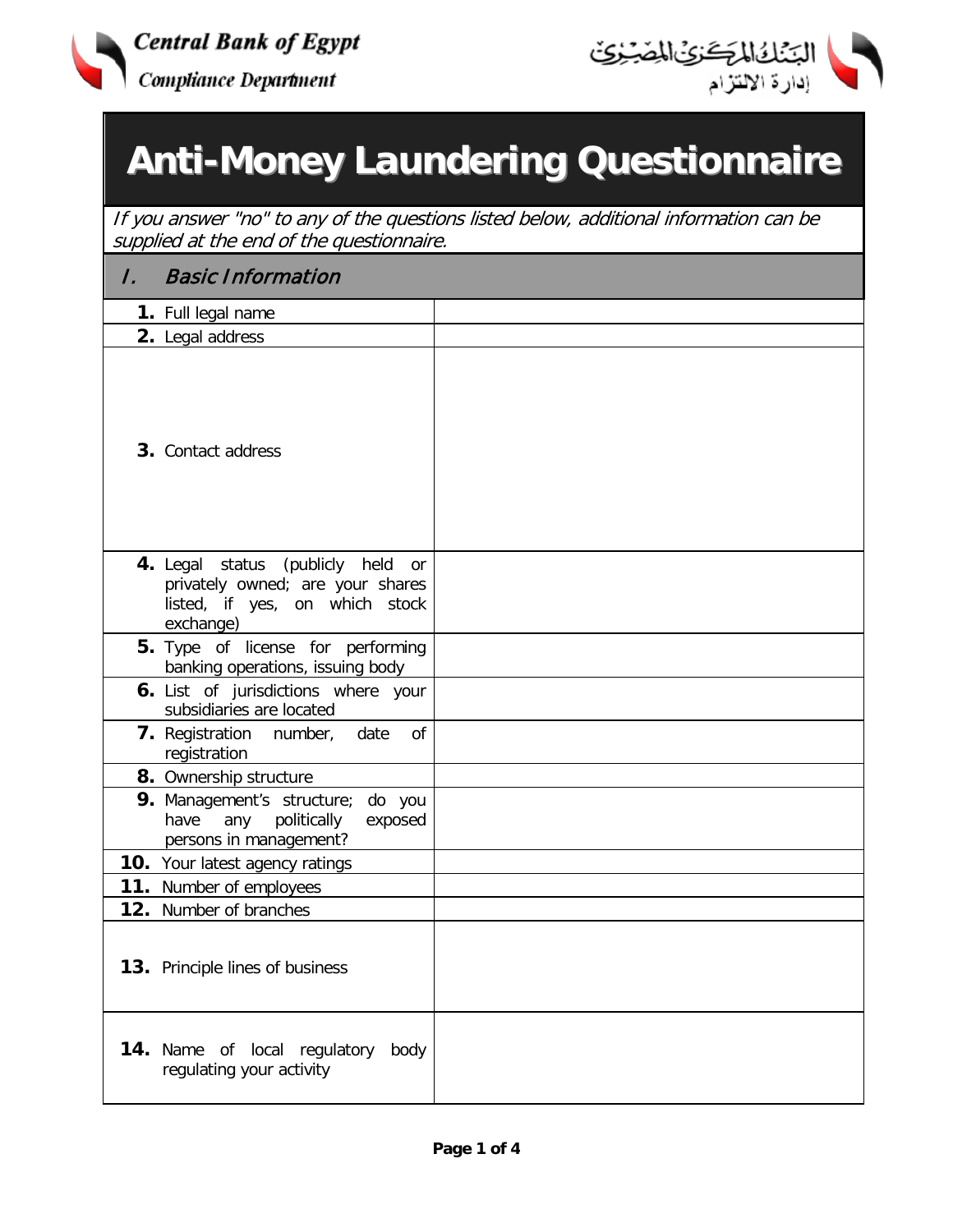



|     | II. General AML Policies, Practices and Procedures:                                                                                                                                                                                                         | <b>YES</b>   | <b>NO</b> |
|-----|-------------------------------------------------------------------------------------------------------------------------------------------------------------------------------------------------------------------------------------------------------------|--------------|-----------|
|     | 15. Is the Anti-Money Laundering (AML) compliance program approved by<br>the Financial Institutions (FIs) board or a senior committee?                                                                                                                      | $\mathsf{L}$ |           |
| 16. | Does the FI have a legal and regulatory compliance program that<br>includes a designated officer that is responsible for coordination and<br>overseeing of the AML framework?                                                                               | $\Box$       |           |
|     | 17. Has the FI developed written policies documenting the processes that<br>they have in place to prevent, detect and report suspicious transactions?                                                                                                       | $\Box$       |           |
| 18. | In addition to inspections by the government supervisors/regulators,<br>does the FI client have an internal audit function or other independent<br>third party that assesses AML policies and practices on a regular basis?                                 | П            |           |
| 19. | Does the FI have a policy prohibiting accounts/relationships with shell<br>banks? (A shell bank is defined as a bank incorporated in a jurisdiction<br>in which it has no physical presence and which is unaffiliated with a<br>regulated financial group.) | $\Box$       |           |
| 20. | Does the FI have policies to reasonably ensure that they will not<br>conduct transactions with or on behalf of shell banks through any of its<br>accounts or products?                                                                                      | $\sim$       |           |
| 21. | Does the FI have policies covering relationships with Politically Exposed<br>Persons (PEPs), their family and close associates?                                                                                                                             |              |           |
| 22. | Does the FI have record retention procedures that comply with<br>applicable law?                                                                                                                                                                            |              |           |
| 23. | Are the FIs AML policies and practices being applied to all branches and<br>subsidiaries of the FI both in the home country and in locations outside                                                                                                        | $\Box$       |           |
|     | of that jurisdiction?                                                                                                                                                                                                                                       |              |           |
|     | III. Risk Assessment                                                                                                                                                                                                                                        | <b>YES</b>   | <b>NO</b> |
| 24. | Does the FI have a risk-based assessment of its customer base and<br>their transactions?                                                                                                                                                                    |              |           |
| 25. | Does the FI determine the appropriate level of enhanced due diligence<br>necessary for those categories of customers and transactions that the FI<br>has reason to believe pose a heightened risk of illicit activities at or<br>through the FI?            |              |           |
|     | IV. Know Your Customer, Due Diligence and Enhanced                                                                                                                                                                                                          | <b>YES</b>   | <b>NU</b> |
|     | <b>Due Diligence</b>                                                                                                                                                                                                                                        |              |           |
|     | 26. Has the FI implemented processes for the identification of those<br>customers on whose behalf it maintains or operates accounts or<br>conducts transactions?                                                                                            | $\sim$       |           |
|     | 27. Does the FI have a requirement to collect information regarding<br>its customers business activities?                                                                                                                                                   |              |           |
| 28. | Does the FI assess its FI customers AML policies or practices?                                                                                                                                                                                              |              |           |
| 29. | Does the FI have process to review and, where appropriate, update<br>customer information relating to high risk client information?                                                                                                                         |              |           |
| 30. | Does the FI have procedures to establish a record for each new<br>customer noting their respective identification documents and "Know<br>Your Customer" (KYC) information?<br>Does the FI complete a risk-based assessment to understand the normal         |              |           |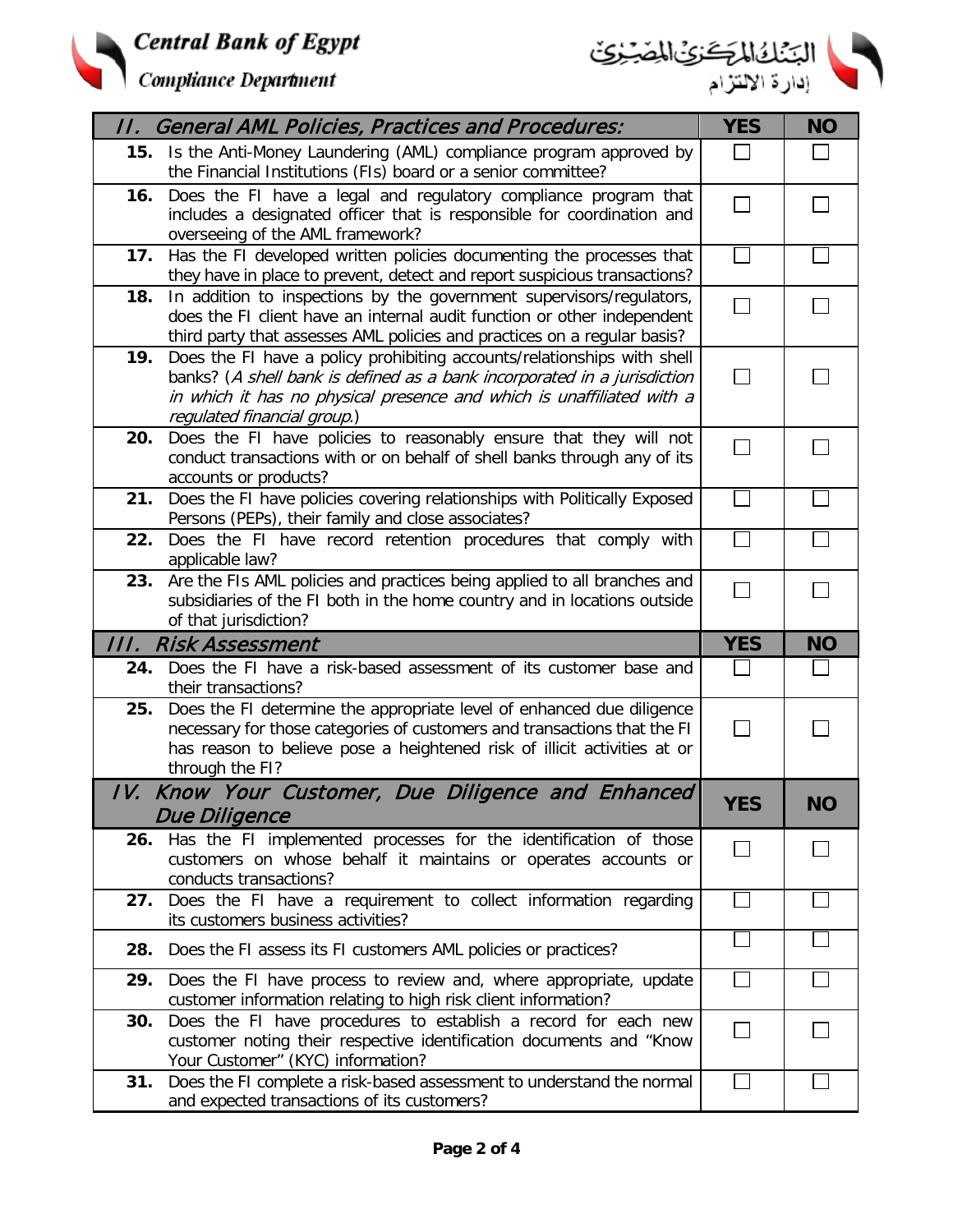



|       | V. Reportable Transactions and Prevention and Detection<br>of Transactions with Illegally Obtained Funds                                                                                                                                                                                                                                                                                                  | <b>YES</b> | <b>NO</b>    |
|-------|-----------------------------------------------------------------------------------------------------------------------------------------------------------------------------------------------------------------------------------------------------------------------------------------------------------------------------------------------------------------------------------------------------------|------------|--------------|
|       | 32. Does the FI have policies or practices for the identification and<br>reporting of transactions that are required to be reported to the<br>authorities?                                                                                                                                                                                                                                                |            | $\mathbf{I}$ |
| 33.   | Where cash transaction reporting is mandatory, does the FI have<br>procedures to identify transactions structured to avoid such<br>obligations?                                                                                                                                                                                                                                                           |            |              |
| 34.   | Does the FI screen customers and transactions against lists of<br>persons, entities or countries issued by government/competent<br>authorities?                                                                                                                                                                                                                                                           |            | $\mathbf{I}$ |
| 35.   | Does the FI have policies to reasonably ensure that it only operates<br>with correspondent banks that possess licenses to operate in their<br>countries of origin?                                                                                                                                                                                                                                        |            |              |
|       | <b>VI. Transaction Monitoring</b>                                                                                                                                                                                                                                                                                                                                                                         | <b>YES</b> | <b>NO</b>    |
|       | 36. Does the FI have a monitoring program for unusual and potentially<br>suspicious activity that covers funds transfers and monetary<br>instruments such as traveller's checks, money orders, etc.?                                                                                                                                                                                                      |            | $\mathbf{I}$ |
|       | VII. AML Training                                                                                                                                                                                                                                                                                                                                                                                         | <b>YES</b> | <b>NO</b>    |
|       | 37. Does the FI provide AML training to relevant employees that<br>includes:<br>Identification and reporting of transactions that must be<br>٠<br>reported to government authorities.<br>Examples of different forms of money laundering involving the<br>FIs products and services.<br>Internal policies to prevent money laundering.                                                                    |            |              |
|       | 38. Does the FI retain records of its training sessions including<br>attendance records and relevant training materials used?                                                                                                                                                                                                                                                                             |            |              |
| 39.   | Does the FI communicate new AML related laws or changes to<br>existing AML related policies or practices to relevant employees?                                                                                                                                                                                                                                                                           |            |              |
| 40.   | Does the FI employ third parties to carry out some of the functions<br>of the FI?                                                                                                                                                                                                                                                                                                                         |            |              |
|       | 41. If the answer to question 40 is yes, does the FI provide AML training<br>to relevant third parties that includes:<br>Identification and reporting of transactions that must be<br>reported to government authorities, payable through accounts.<br>Examples of different forms of money laundering involving the<br>٠<br>FIs products and services.<br>Internal policies to prevent money laundering. |            |              |
| VIII. | Certification                                                                                                                                                                                                                                                                                                                                                                                             | <b>YES</b> | <b>NO</b>    |
| 42.   | We hereby certify that we do not run accounts for financial<br>institutions who don't maintain a physical presence in any country<br>and do not conduct transactions with or on behalf such financial<br>institutions through any of its accounts or products. We also certify<br>that we do not admit payable through accounts.                                                                          |            |              |